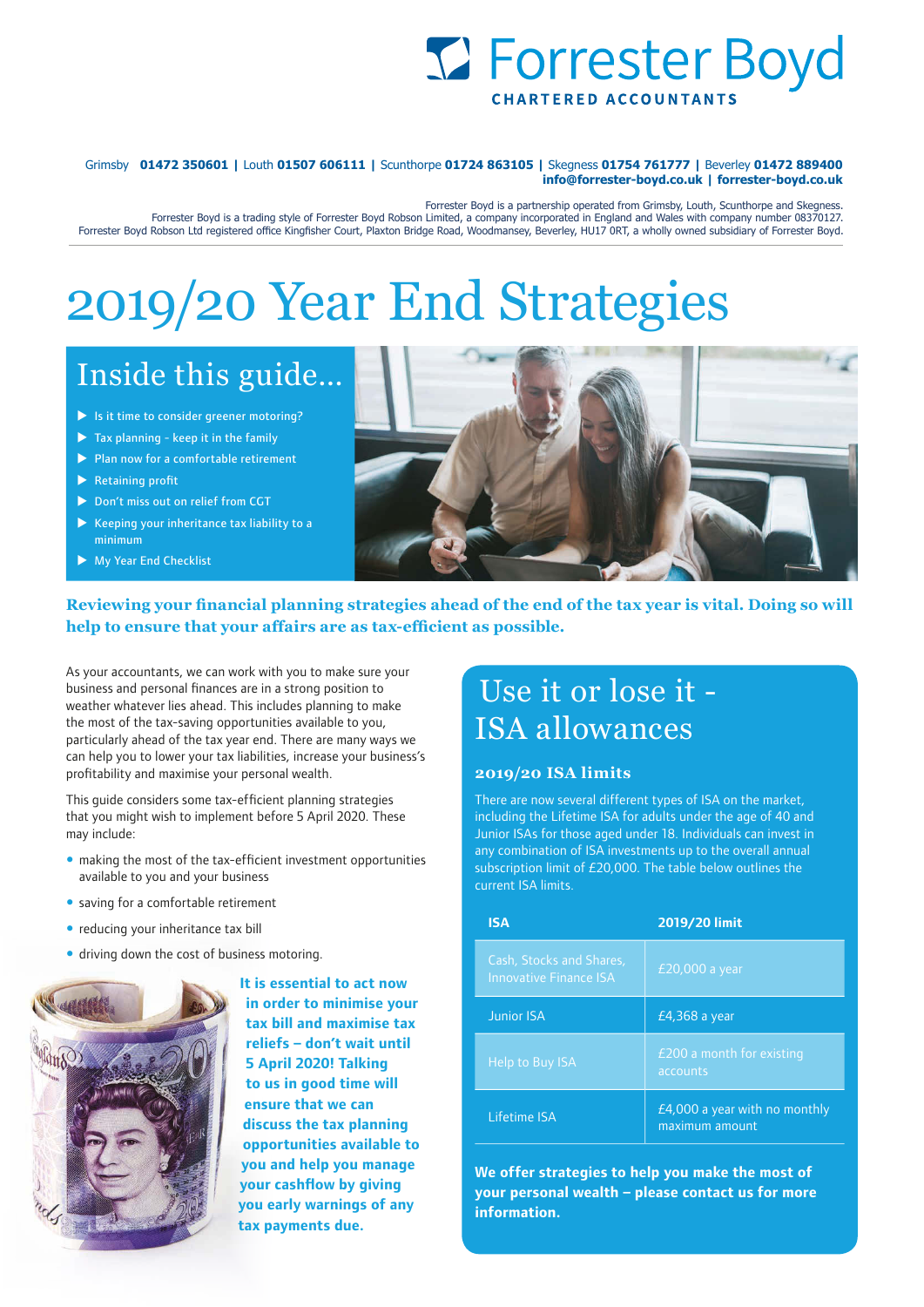# Is it time to consider greener motoring?

**Government policy continues to push motorists towards greener options via a range of incentives. The latest proposal is green number plates for electric cars, which would allow their drivers more advantages. In addition, the government carried out a review into the impact of new emissions tests and has announced reduced car benefit percentages for cars tested under the Worldwide Harmonised Light Vehicle Test Procedure (WLTP) that have implications for company car tax.**



#### **New emissions tests**

The WLTP will replace the New European Driving Cycle (NEDC) for cars registered from 6 April 2020. The WLTP is more accurate than the old test, so car manufacturers expect it to show higher vehicle CO<sub>2</sub> emissions.

#### **Green benefit-in-kind rates**

Following a review of the impact of the WLTP on company car tax generally, the government has confirmed that in 2020/21 for most company cars registered from 6 April 2020, the car benefit percentage rates will be two percentage points lower than the percentages for cars with the same  $CO<sub>2</sub>$  emissions tested under the NEDC. Additionally, to accelerate the shift to zero emission cars, all zero emission models, regardless of whether they are tested under the NEDC or the WLTP or when registered, will be subject to a 0% rate. The rate for 2019/20 is 16%. Drivers of fully electric cars will pay no company car tax in 2020/21.

To encourage green motoring, the government will reduce the percentages which apply to lower emission cars, and new performance-related bands will apply to hybrid vehicles with emissions up to 50 g/km from April 2020, depending on how far the hybrid vehicle can travel under electric power.

Company cars are generally taxed as a benefit-in-kind (BiK) by multiplying the list price of the car, including most accessories, by the 'appropriate percentage'. This percentage is set by reference to the car's fuel type and level of  $CO<sub>2</sub>$  emissions. For fully diesel cars, add a 4% supplement (unless the car meets the Euro 6d emissions standard).

Employees and directors pay tax on the provision of a company car, as well as on the provision of fuel for private mileage. Employers pay Class 1A national insurance contributions (NICs) at 13.8% on the same amount.

It may be advisable to bear these changes in mind when reviewing your car and business motoring policy.

**We can review your business motoring requirements to help keep your tax liability to a minimum.** 

# Tax planning - keep it in the family

#### **Prudent use of the whole family's tax allowances in tax planning can help you reduce your tax burden.**

#### **Use all your personal allowances**

Every family member is entitled to their own personal allowance (PA), which is £12,500 for the 2019/20 tax year. A key element in tax planning is to make best use of the PA. If your spouse or partner has little or no income, you might want to consider spreading your income more evenly. This may involve transferring income or income-producing assets – but be mindful of the settlements legislation governing 'income shifting'. Any transfer must be an outright gift, with 'no strings attached'.

Certain married couples may also be eligible to transfer 10% of their PA to their spouse. The Marriage Allowance is available to married couples and civil partners where one spouse has income below the PA and neither spouse pays tax at the higher or additional rate. It means £1,250 can be transferred in 2019/20, reducing a couple's tax liability by up to  $E250$  in the current year.

Children are also entitled to their own PA. However, income generated by parental gifts is subject to a limit of £100 (gross) per parent, unless the child has reached 18, or is married.

#### **Reducing taxable income**

It is possible to reduce your taxable income through various strategies (for example, increasing contributions into a pension scheme or making charitable donations via Gift Aid). This may be beneficial if you or your spouse or partner are receiving Child Benefit, and either of your incomes are expected to be between £50,000 and £60,000. Reducing income to below this level may help to eliminate the High Income Child Benefit Tax Charge, which applies at a rate of 1% of the full Child Benefit award for each £100 of income between £50,000 and £60,000. You might also want to consider adopting a similar strategy if your income is just above £100,000, as the PA is reduced by £1 for every £2 of income over this figure.

**For further advice on tax planning across the family, please get in touch.**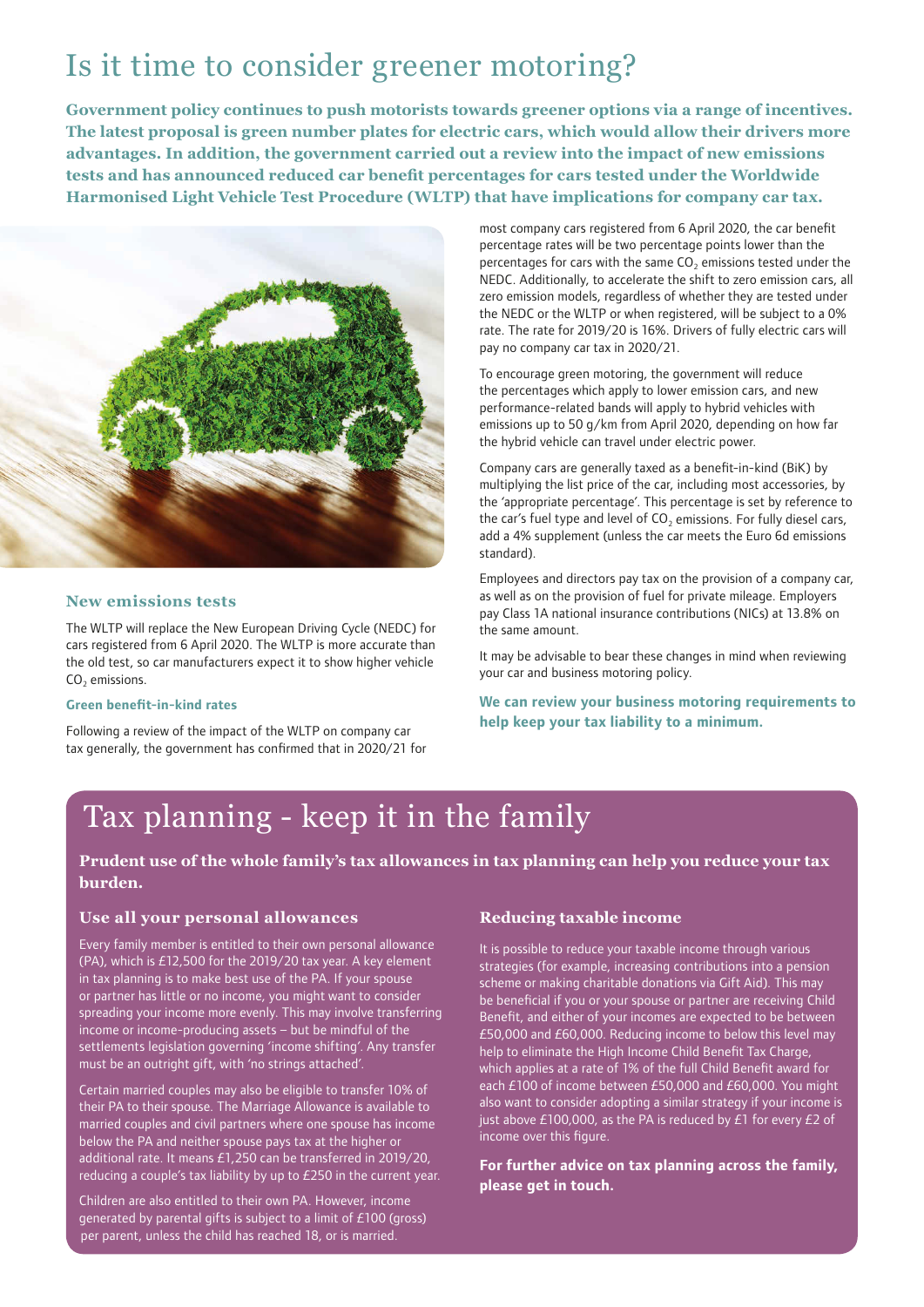## Plan now for a comfortable retirement

### **Saving for a comfortable retirement is crucial. Make sure you don't run the risk of an income shortfall by making appropriate arrangements now.**

Those individuals who are not in an appropriate employer scheme should put appropriate plans into place. A handful of restrictions and allowances exist, which you are advised to consider. For contributions to be applied against your 2019/20 income, they must be paid on or before 5 April 2020.

Tax relief is available on annual contributions limited to the greater of £3,600 (gross) per annum, or the amount of UK relevant earnings. This is also subject to the annual allowance, which is  $f40,000$ .

The annual allowance is tapered for those who have both net income over £110,000 and adjusted annual income (their income plus their own and their employer's pension contributions) over £150,000. An individual's annual allowance is reduced by £1, down to a minimum of £10,000, for every £2 of adjusted income over £150,000. Where pension savings in any of the last three years' pension input periods (PIPs) were less than the annual allowance, the 'unused relief' is brought forward.

The overall tax-advantaged pension savings lifetime allowance is £1,055,000 for 2019/20. Where total pension savings exceed the lifetime allowance at retirement (and fixed, primary or enhanced protection is not available), a tax charge is applicable.

When planning for your later years, ensure you consider the other options that may be available to you. For example, you might wish to take into account the role of your business and/or your home in boosting your retirement funds, as well as the Lifetime ISA.



**From choosing a suitable pension scheme to accessing your funds and exploring other ways of boosting your pension savings, we can help you to secure the comfortable retirement you deserve. Please get in touch with us for more information.** 

# Retaining profit

**It's important to reap the financial rewards that come from your hard work. Here we consider some strategies for extracting profit in a tax-efficient manner.**

### **Should you choose a dividend over a salary or a bonus?**

Some may choose to take a dividend over a salary or bonus. Dividends are paid from the profits available after corporation tax is paid. A salary or a bonus is generally tax deductible for the company, carrying up to 25.8% in combined employer and employee national insurance contributions (NICs). Dividends, however, are paid free of NICs.

The Dividend Allowance (DA) currently sits at £2,000 per year. The DA charges £2,000 of the dividend income at 0% tax: this is called the dividend nil-rate. The rates of tax on dividend income above the allowance are 7.5% for basic rate taxpayers; 32.5% for higher rate taxpayers; and 38.1% for additional rate taxpayers.

#### **Other strategies to consider**

There are a handful of alternative profit extraction strategies for individuals to consider. These include:

- pension contributions employer pension contributions often prove to be very tax-efficient when it comes to extracting profit from a company
- taking incorporation into account self-employed individuals or those with partner status may want to consider incorporating. This may provide more scope for saving or deferring tax
- utilising tax-free allowances such as mileage payments, which apply when you drive your own car or van on business journeys
- making the most of property you are entitled to receive rent up to the market value on property that is owned by you and used for business purposes.

However, there may be tax implications to consider, so care needs to be taken: be sure to talk to us before acting.

**For more information on extracting profit tax-efficiently, please contact us.** 

# Don't miss out on relief from CGT

### **Changes to the Principal Private Residence Relief exemption**

You don't generally pay capital gains tax (CGT) on the sale of your home. However, change to the rules on 'final period exemption' is set to bring higher numbers of property transactions within the scope of CGT.

From 6 April 2020, the final period exemption is cut to nine months from the current period of 18 months. This is expected to widen the CGT net considerably. We recommend that from 6 April, anyone buying a new main residence before the sale of a previous main residence looks to sell within nine months to avoid CGT consequences.